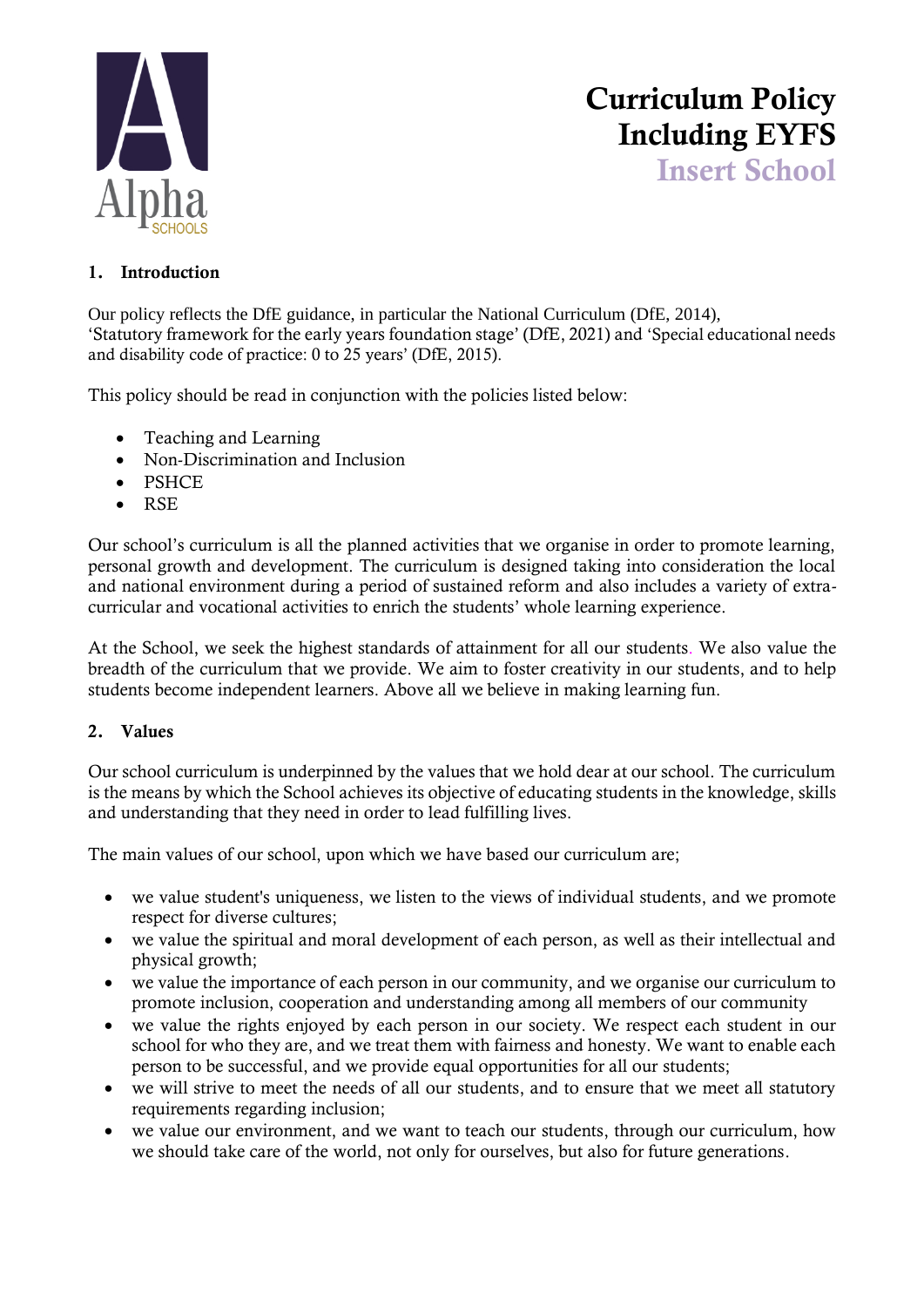### 3. Aims

The aims of our school curriculum are:

- to enable all students to learn, and develop their skills, to the best of their ability;
- to promote a positive attitude towards learning, so that students enjoy coming to school, and acquire a solid basis for lifelong learning;
- to teach students the basic skills of literacy, numeracy and information and communication technology (ICT);
- to enable students to be creative and to develop their own thinking;
- to teach students about the developing world, including how their environment and society have changed over time;
- to help students understand Britain's cultural heritage;
- to appreciate and value the contribution made by all ethnic groups in our multi-cultural society;
- to enable students to be positive citizens;
- to fulfil all the requirements of the National Curriculum and the School Agreed Syllabus for Religious Education;
- to teach students to have an awareness of their own spiritual development, and to distinguish right from wrong;
- to help students understand the importance of truth and fairness, so that they grow up committed to equal opportunities for all;
- to enable students to have respect for themselves and high self-esteem, and to live and work cooperatively with others.

#### 4. Organisation and Planning

We plan our curriculum in three phases. We agree a long-term plan for each year group. This indicates what topics are to be taught in each year. We review this long-term plan on an annual basis.

Through our medium-term plans i.e. termly and half-yearly we give guidance on the objectives and teaching strategies for each topic.

Our short-term plans are those that our teachers write on a weekly or daily basis. We use these to set out the learning objectives for each session, and to identify what resources and activities we are going to use in the lesson.

The curriculum is built around the needs of the students. We plan the activities carefully, so that there is coherent and full coverage of a range of all aspects of the subject so students can access a range of learning experiences that challenge, stimulate and promote learning to provide continuity and progression.

In the Foundation Stage, we adopt an inter-disciplinary topic approach to curriculum planning. We plan the activities carefully, so that there is coherent and full coverage of all aspects of the early learning goals, and there is planned progression in all curriculum areas.

In Key Stages 1 & 2 we teach the foundation subjects separately, often using specialist teachers. In Key Stage 2 the foundation subjects are taught as individual subjects. We strive to provide a balanced curriculum and give each Foundation subject equal teaching time, usually an hourly block per week. French is taught as a curriculum subject from Pre School, and Spanish from Year 5.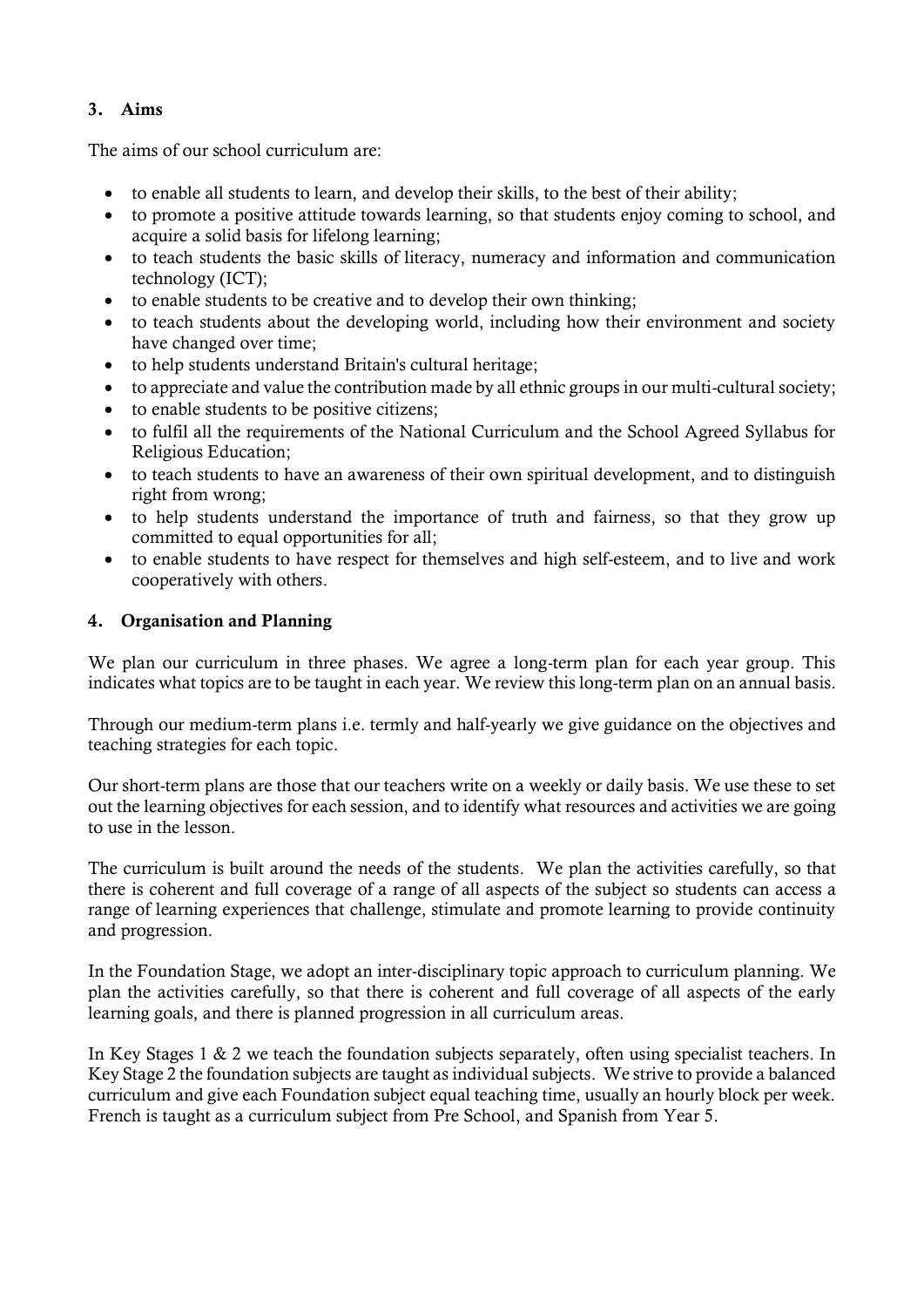### 5. The Curriculum and Inclusion

The curriculum in our school is designed to be accessed by all students who attend the School. If we think it necessary to modify some students access to the curriculum, in order to meet their needs, then we do this only after their parents have been consulted.

If students have special needs or additional learning requirements, our school does all it can to meet the individual needs. If a student displays signs of having special needs, then their teacher makes an assessment of this need. In most instances the teacher is able to provide the resources and educational opportunities that meet the student's needs, within normal class organisation. If a student's need is more severe, they will receive additional help from the teacher and Learning Development Department to meet their specific learning needs. We always provide additional resources and support for students with special needs.

The School provides an Individual Educational Plan (IEP) for each of the students who are on the special needs register. This sets out the nature of the special need or concern and outlines how the School will aim to address it. The IEP also sets out targets for improvement, so that we can review and monitor the progress of each student at regular intervals.

We are committed to meeting the needs of students in our school who have disabilities, as we are to meeting the needs of all groups of students within our school. The School complies fully with the requirements of the amended Disability Discrimination Act (2010). All reasonable steps are taken to ensure that these students are not placed at a substantial disadvantage compared to non-disabled students. Teaching and learning are appropriately modified for students with disabilities. For example, they may be given additional time to complete certain activities, or the teaching materials may be adapted.

#### 6. The Foundation Stage

The curriculum that we teach in the reception class meets the requirements set out in the revised National Curriculum at Foundation Stage. Our curriculum planning focuses on the Early Learning Goals, as set out in these documents, and on developing student's skills and experiences.

Our school fully supports the principle that young children learn through play, and by engaging in well-planned and structured activities. Teaching in the reception class builds on the experiences of the children in their pre-school learning.

Each half term in the reception class the teacher will assess the skills development of each child, and record this in the Foundation Stage Profile. This assessment forms an important part of the future curriculum planning for each child.

We are well aware that all children need the support of both the parents and the teachers to make good progress in school. We strive to build positive links with the parents of each child, by keeping them informed about how the children are being taught, and how well each child is progressing.

## 7. Key skills

We are well aware that all students need the support of both the parents and the teachers to make good progress in school. We strive to build positive links with the parents of each student, by keeping them informed about how the students are being taught, and how well each student is progressing. The following skills have been deemed 'key skills' in the revised National Curriculum: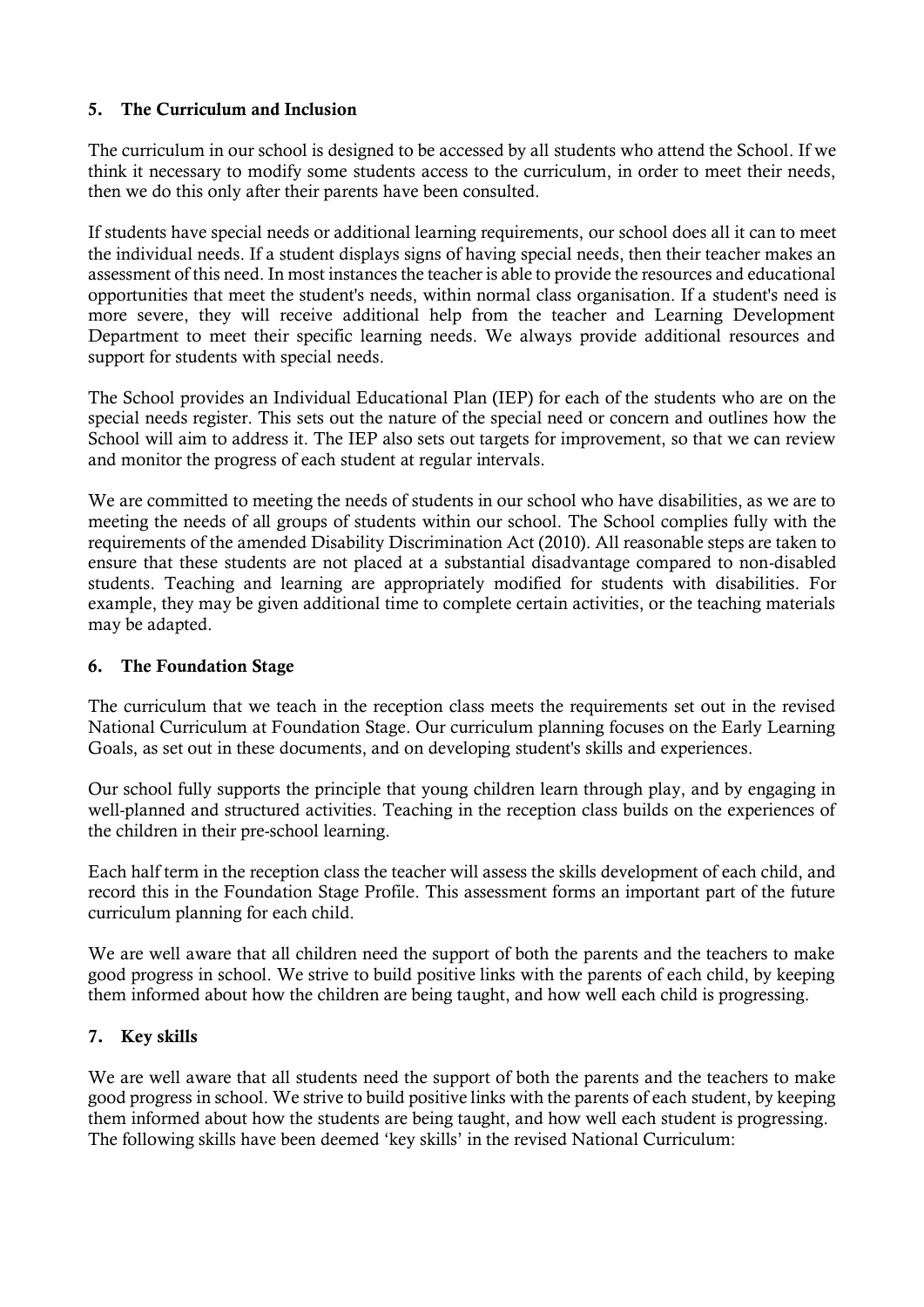- Communication
- Application of number
- Information technology
- Working with others
- Improving one's own learning and performance
- Problem-solving

In our curriculum planning we emphasise these skills, so that the student's progress in all of these areas can be identified and monitored. Teachers in all subject areas seek to contribute to a student's progress in these skills, because we believe that all students need to make good progress in these areas if they are to develop their true potential.

#### 8. The Role of the Subject Leader

The role of the subject leader is to:

- provide a strategic lead and direction for the subject;
- support and advise colleagues on issues related to the subject;
- monitor students' progress in that subject area;
- provide efficient resource management for the subject.

It is the role of each subject leader to keep up to date with developments in their subject, at both national and local level. They review the way the subject is taught in the School, and plan for improvement. This development planning links to whole-school objectives. Each subject leader reviews the curriculum plans for the subject, ensures that there is full coverage of the National Curriculum, and sees that progression is planned into schemes of work.

#### 9. Careers

The School endeavours to:

- prepare students for life post-education;
- develop an understanding of different career paths and challenge stereotypes;
- develop an understanding of the differences between school and work;
- inspire students to chase and achieve their dreams:
- offer targeted support for vulnerable and disadvantaged young people;
- instil a healthy attitude towards work.

The School will work to encompass careers education and guidance into subjects across the curriculum. All teachers will be asked to support the career development of young people in their role and through their subject teaching. The School will engage with local employers, businesses and professional networks, inviting visiting speakers, as appropriate. The School will provide events to support career choices and aspirations including business related activities and projects.

#### 10. Monitoring and Review

The Head is responsible for organisation and monitoring of the way the school curriculum is implemented. Each subject is reviewed on a two-yearly cycle.

Subject leaders monitor the way their subject is taught throughout the School. They examine medium or short-term planning and ensure that appropriate teaching strategies are used. Subject